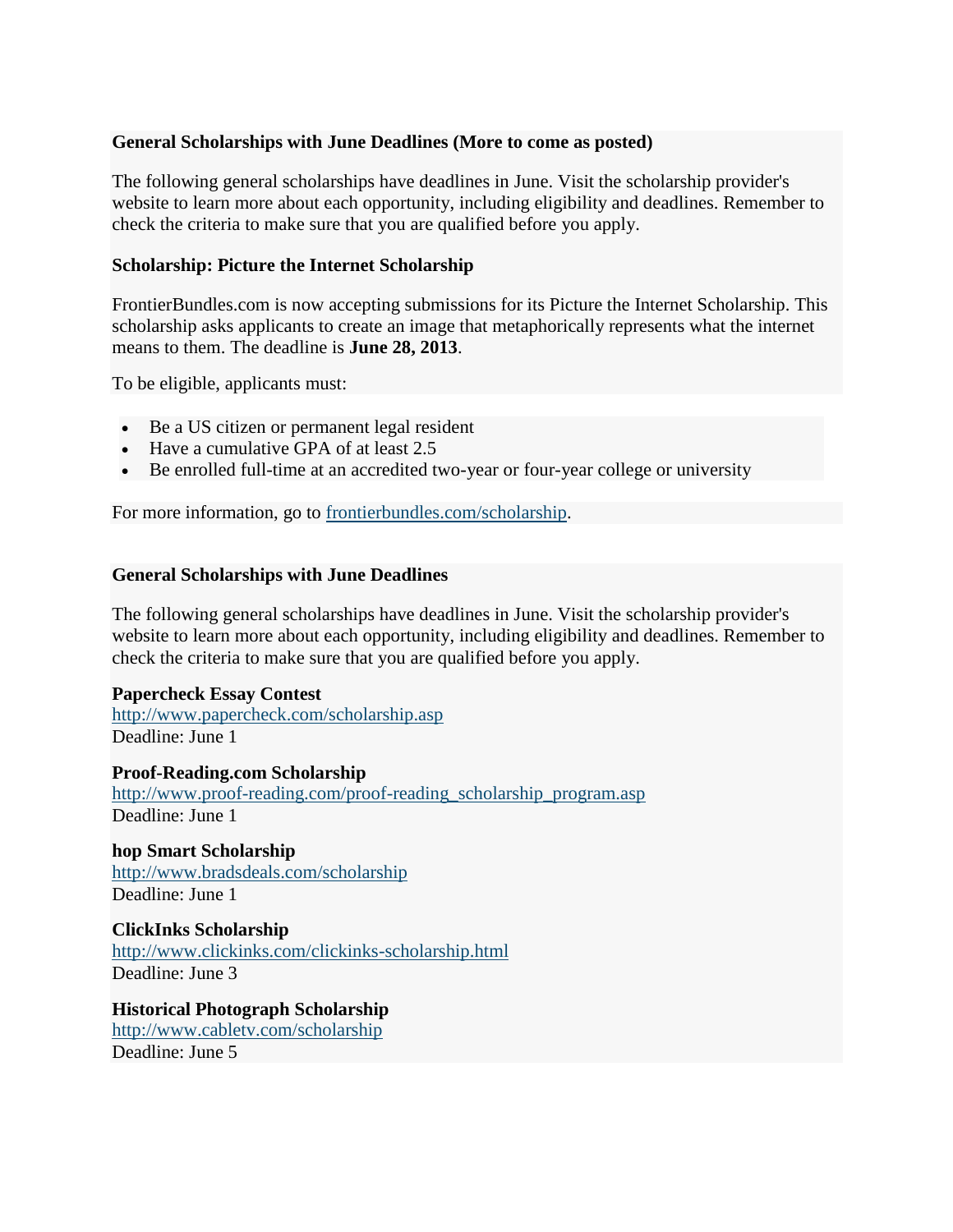### **Tuition Won't Stop Me College Scholarship**

[http://education-portal.com/articles/Tuition\\_Scholarship.html](http://education-portal.com/articles/Tuition_Scholarship.html) Deadline: June 12

#### **Student Saver Scholarship**

[http://degreedirectory.org/articles/Student\\_Saver\\_Scholarship.html](http://degreedirectory.org/articles/Student_Saver_Scholarship.html) Deadline: June 13

## **Abbott and Fenner Scholarship**

<http://www.abbottandfenner.com/scholarships.htm> Deadline: June 14

#### **Bruce Lee Scholarship**

<http://bruceleefoundation.com/index.cfm/page/JFJKD-Scholarship/pid/10253> Deadline: June 14

#### **Sedary Associates Scholarship**

[http://www.westvancouverlawyers.ca/lawyers/533/criminal\\_law\\_firms\\_west\\_vancouver.php](http://www.westvancouverlawyers.ca/lawyers/533/criminal_law_firms_west_vancouver.php) Deadline June 15

#### **Sunoco Rewards Scholarship**

<http://www.gosunoco.com/contests-and-sweepstakes/sunoco-rewards-scholarship/> Deadline: June 15

#### **Vacation Roost Interactive Marketing Scholarship**

<http://www.vacationroost.com/about-us/community/scholarships> Deadline: June 15

#### **VideoSurveillance.com College Scholarship**

<http://www.videosurveillance.com/College-Scholarship-Application.asp> Deadline: June 25

# **Picture the Internet Scholarship**

<http://frontierbundles.com/scholarship> Deadline: June 28

# **America's Best Blogging Scholarship**

<http://yourlocalsecurity.com/scholarship> Deadline: June 30

#### **Business Plan Contest** [http://www.incorporate.com/business\\_plan\\_contest.html](http://www.incorporate.com/business_plan_contest.html) Deadline: June 30

**CenturyLinkQuote.com Scholarship** <http://www.centurylinkquote.com/scholarship> Deadline: June 30